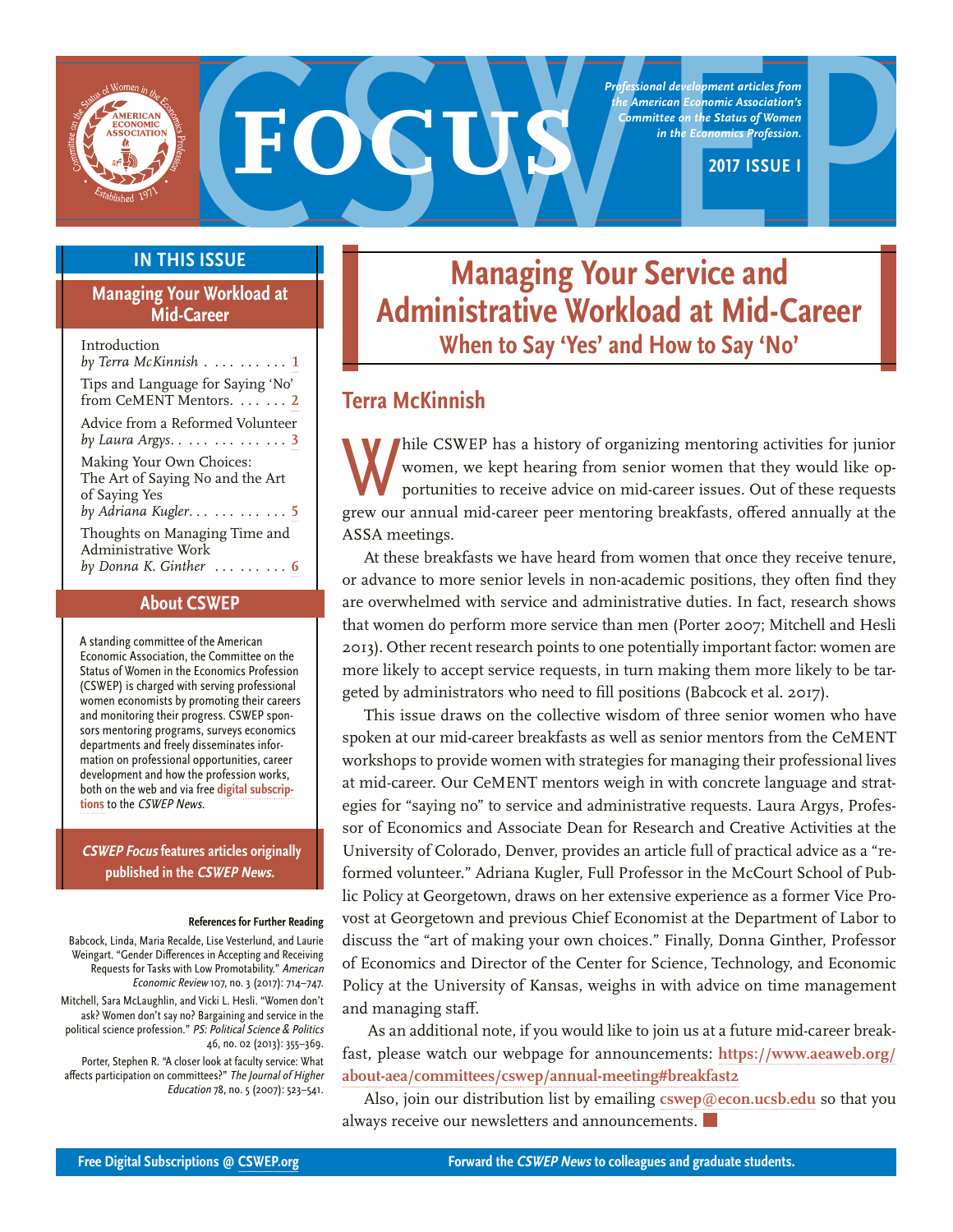#### **Contributors**

<span id="page-1-0"></span>

**Shelly Lundberg,**  Leonard Broom Professor of Demography, Department of Economics, University of California, Santa Barbara

**Terra McKinnish,**  Professor of Economics, University of Colorado, Boulder



**Adriana Kugler,**  Professor, McCourt School of Public Policy, Georgetown University



#### **CSWEP News Staff**

Shelly Lundberg, Editor Kate Silz-Carson, Oversight Editor Terra McKinnish, Co-Editor Amber Pipa, Assistant Editor Leda Black, **[Graphic Designer](http://www.ledablack.com/)**

#### **Laura Argys,**  Professor of Economics and Associate Dean for Research and Creative Activities, University of Colorado, Denver





**Donna K. Ginther,**  Professor of Economics, Director, Center for Science Technology & Economic Policy, The



# Tips and Language for Saying 'No' from CeMENT Mentors

Asked to give examples of language and strategies they have used in the past to turn down service requests, our Ce-MENT mentors came up with some great advice:

I appreciate you thinking of me for this committee but unfortunately I must decline. Recall that I'm already serving on committee X, which requires a significant time commitment. Taking on additional committee work at this point would adversely affect my teaching and research; I know the quality of both is highly valued by the college.

*—Mary Evans,* 

*Claremont McKenna College*

What a fantastic opportunity to [ fill in the blank]. I really appreciate the invitation—it sounds exciting and impactful. As you may know, I am already committed to {fill in the lots of blanks}, so if you think I could better serve the institution in this new capacity, let's think about which of these other commitments we should take off my already over-flowing plate.

*—Jessica Holmes, Middlebury College*

If it is something I don't mind doing: First, I like to say thank you, as in "thank you for thinking of me for this important task/responsibility." Then I might say something to indicate how busy I am, such as "As you know, my plate is pretty full at present." You could include an example, such as "My biggest service time commitment is…" or, I have two new preps this year and I'm chairing our search committee, I have a new grant that requires me to spend a lot of time on project X, etc. Then (if true) make it clear that you are happy to do it, but will need to be relieved of something else, such as, "I'm happy to do this for you/the university, but I'll need you to help me decide what I should stop doing (or take off my plate) in order to make the time to do this." You can suggest relief of your most onerous commitment. This will usually do it. If you make it clear that your doing the task has a high opportunity cost, the requester will usually find someone else, or indeed relieve you of another committee or prep. If it is something you don't want to do: say you really need to focus on your research and teaching right now, and sadly must decline the opportunity.

*—Catherine Eckel, Texas A&M University*

1. I'd be happy to serve as your XXX. I recognize the importance of this work and given how much time it would take and the value of my own research agenda, the only way I'd be able to do it is to have a course release. It is my understanding that this is also what my predecessor had (last sentence only necessary if true).

2. I'd love to serve on that committee and I see why you've asked me given my past experience. Right now, I've got a terrific project underway and just can't spare the time. John also has expertise in this area and might be interested.

3. I know that we need someone to teach an overload and I appreciate that you've asked me. This is not a good time for me to engage in that given that I am also mentoring several honors students. I believe John might be available.

*—Susan Averett, Lafayette College*

"Yes, I would like to do X but at the moment I have too many obligations." Followed by:

"Could you come back to me next time you need help with this?" or "Could you relieve me of another committee assignment to free up time for this work?" or "Yes but I think person Y would be even better for this role." More fundamentally, I learned to never say "yes" or "no" on the spot. I would let an email message with a request for my involvement sit for a few days or if I'd received a request by phone would make myself say "I'll get back to you." That gives me



2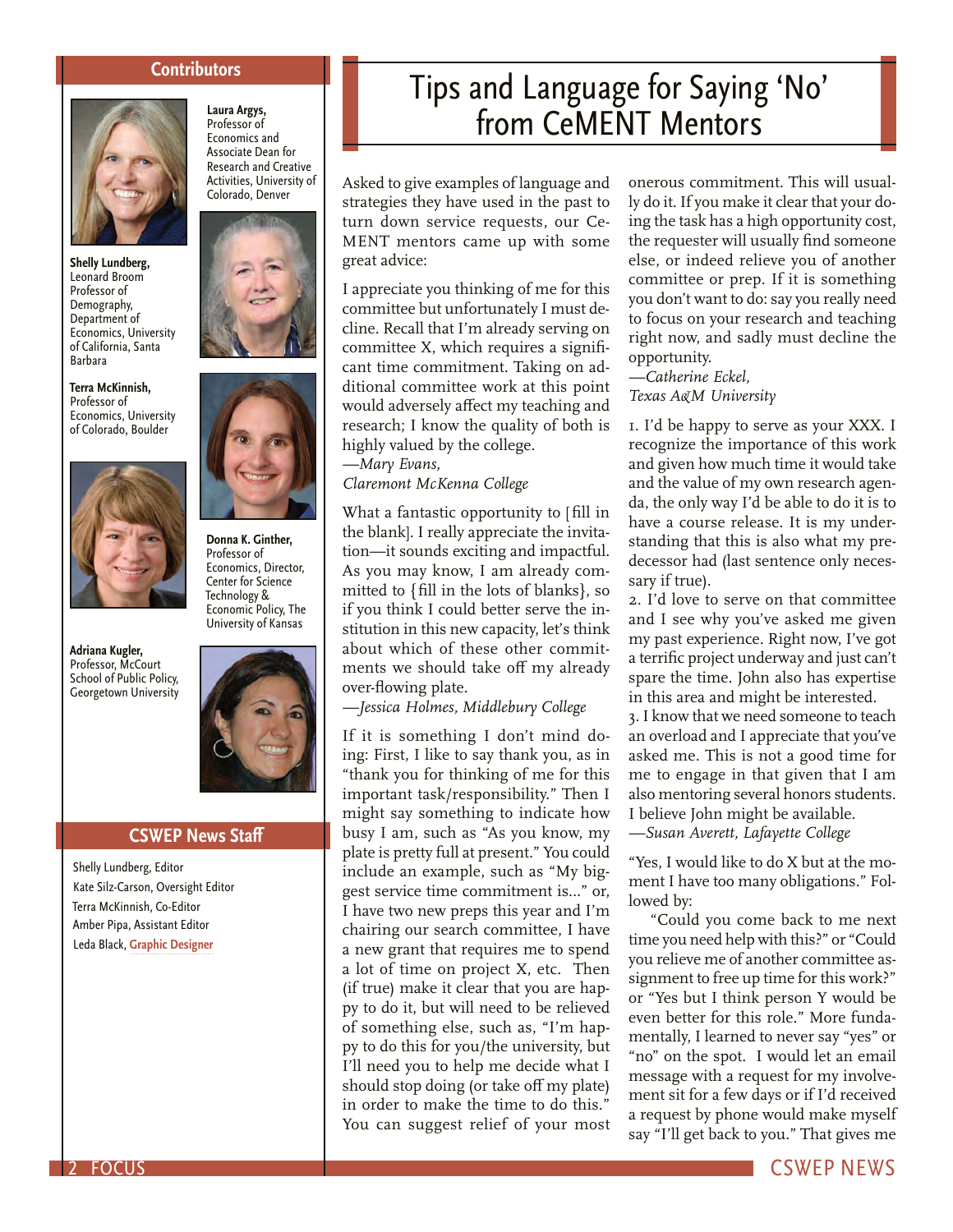### <span id="page-2-0"></span>**Language for Saying 'No'**

time to think through what's involved, to think about whether I want to take on the task, whether it fits with my schedule, etc. My immediate instinct is always to say "yes" and this has helped me overcome that.

*—Ellen Magenheim, Swarthmore College*

*More fundamentally, I learned to never say 'yes' or 'no' on the spot.* 

I've found that saying no can be a useful way to broadcast some of the other things you're doing:

"I wish I could, but I've just agreed to be the co-editor of this journal and I don't think I'll have enough time." Or, "This sounds interesting, but since I just agreed to chair the search committee, I think I'll be pretty busy with that." *—Jenny Minier, University of Kentucky*

My guiding principle about service commitments is to ask yourself the following question: "Is this opportunity interesting to me and a good use of my time?" If the answer is not a clear "yes," then politely turn it down. The best way to turn down a request is to simply say that you have many competing priorities and cannot find the time to commit to this project right now. I am on the other side right now (having to ask colleagues to do service) and believe me, lots of people say no for lots of reasons. *—Nicole Simpson, Colgate University*

"Thanks for thinking about me for this job. It is a great opportunity although it comes at a time when I have already accepted many commitments, among which XXX and YYY: I will seriously think about it and let you know in due course." This leaves me time to think about whether it is feasible for me to accept the job and, if not, how to say no. *—Barbara Rossi, Universitat Pompeu Fabra*

My advice would be to keep in mind that for the most part, Chairs want their faculty to continue to be productive researchers. In negotiating with your Chair, you might consider both making the case that the additional service will negatively affect your productivity and providing your chair with multiple options that will allow you to continue to be productive. Options might include funding an RA, course relief or some additional research funds. *—Anna Aizer, Brown University*

The best strategy is the "yes-no-yes" strategy: "Yes, I would love to do this at some point in the FUTURE. Thanks so much for thinking of me. No, I can't do this right now because \_\_\_\_\_\_ (fill in the blank—research excuses and teaching excuses are good ones, or other service commitments).

Yes, thanks so much for thinking of me ......"

*—Ann Harrison, University of Pennsylvania*

I think it is most effective to discuss in the context of productivity—too much service comes at the cost of higher productivity, so I have said no (firmly) in order to preserve my productivity. (I generally highlight the other service I am already doing). The key is to be firm. It isn't a question, it is a statement.

*—Sandra Black, University of Texas*

# Advice from a Reformed Volunteer

# **Laura Argys**

Saying no at work—what a great idea for a panel and particularly in a newsletter that reaches professional women. When I was asked to give advice to CSWEP newsletter readers, I immediately replied that "I'd be happy to." Although this response may disqualify me from writing this piece, I urge you not to dismiss my advice too quickly. If you have a natural inclination to jump in and serve, mine may be exactly the advice you need. I hope that what follows helps those of you who struggle with deciding when to say no and, even when convinced it is the right decision, have difficulty declining an offer.

Offers to contribute to service at work can come in many forms and from people in a variety of positions. Sometimes it is as 'simple' as a request from a colleague or a student to help them out in ways that go beyond typical expectations. Other times it can involve relatively routine service assignments, like committee membership, that individually may not be terribly time consuming but, in total, eat up valuable time. Finally, there are requests, often from Deans and Provosts, that really should be classified more as administration than service. Examples include serving as a program director, department chair, or chair of an important campus or institutional committee. Obviously, these are more time consuming, require more independence and responsibility, and ideally are offered only after one has earned tenure or been promoted to a more senior position in a non-academic institution. Although agreeing to serve in each of these capacities imposes different costs, the decisions to say no involve the same considerations.

Women are particularly likely to struggle with balancing service requests with other, more highly-rewarded work expectations like research and teaching. Women in academia spend more time doing service than their male counterparts (Misra et al. 2011) and this additional service is often associated with lower probabilities of (or longer time until) tenure and advancement. Professional women who are asked to do more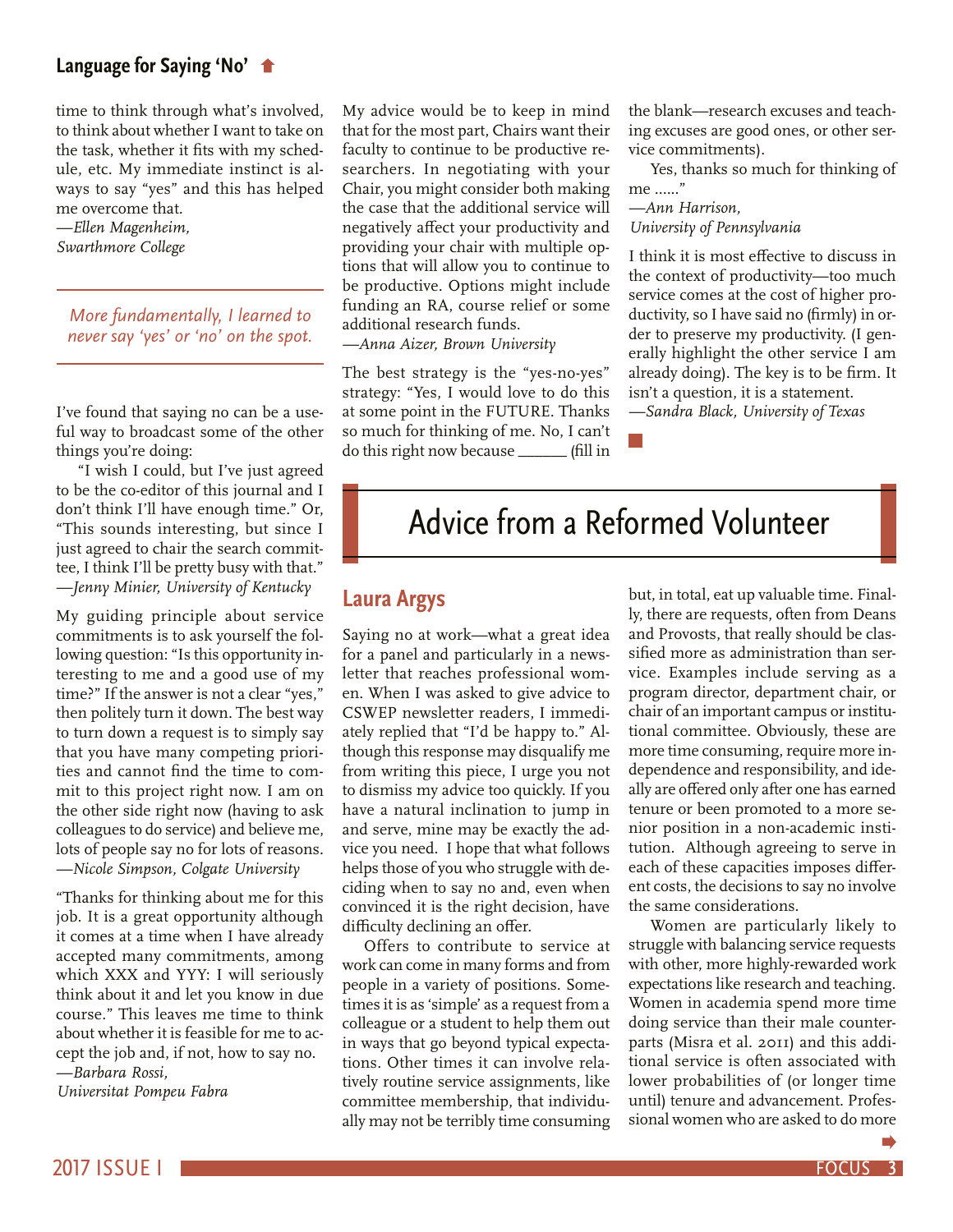### <span id="page-3-0"></span>**[Reformed Volunteer](#page-2-0)**

frequently are not as highly regarded as men for saying yes, and are regarded less favorably when they say no (Heilman and Chen 2005). Knowing when and how to say no are important skills for success in the workplace.

## **To serve? Or not to serve?**

Although the focus of this column is on saying no, it may not always be in your best interest. There are some important questions to ask yourself.

- 1) Do I want to do it? If so, this is pretty simple—but economists know that the question really should be: Do I want to do it more than the things that I'll have to give up? From experience, saying yes often involves sacrificing research time, time with friends and family, or sleep.
- 2) Will I gain something from doing it? Refereeing papers or reviewing grants provides you with insight into the process and connections in the profession, but keep in mind that overcommitting can have a negative effect. Be sure that you can meet your obligations with high quality and prompt reports. Common requests to serve on committees can be beneficial by interacting with colleagues throughout the institution. This type of networking can be valuable, but with diminishing returns. It can be important to consider who is asking you to participate. When being considered for promotion to full professor, it is valuable to be seen as a contributor by one's Provost or Dean, so take this into account if they are the ones making the request. It is useful to be more than a name in a promotion file when it is decision time.
- 3) What will I have to give up if I say yes? Particularly pre-tenure and prior to promotion to full, this is an important question. Teaching, and particularly research, have disproportionately more impact on promotion decisions. It is also often the case that at precisely the time that the pressure is on to be strong in the classroom and to ramp up research

productivity, family demands are most acute.

- 4) Is it a change I (might) want to make in my career? At a more senior level, decisions to take on initial administrative responsibilities can be a stepping stone to an administrative career. If you aren't sure about pursuing administration, serving as a program director or a term as department chair can be a way to test the waters. Just be sure that you are at the right stage in your career to take the plunge. If you want to be a successful administrator at high levels, earn the title of full professor before taking on substantial administrative duties.
- 5) In all of these cases, the question that you should not use to make your decision is "Do other people want me to do it?" Of course they do! The right question to keep in mind is, "Can it be done by someone else?" Of course it can!

#### **How to say no.**

You've decided. Now how do you say no? Although you can find all kinds of advice about how to say no, in my experience it is much more effective if you find the way that fits you. The standard advice is to include something positive, "thanks for the opportunity" or "what a great project" and then decline. This helps avoid the impression that you don't value the person's contribution or cause.

My first attempts to decline offers of academic service or assignments were largely unsuccessful. To try to be sure that the person recruiting me wasn't left with the impression that their offer wasn't worth considering or that I was trying to avoid doing my fair share, I tried to provide a good reason why I wouldn't be able to serve. Early in my career I was asked to serve on a (timeconsuming) search committee with a group of administrators. Knowing that I had a big research project in the works, and feeling like there were many qualified people who could fulfill this role, I decided not to participate. My response went as follows, "I'm flattered that you've asked me to serve on this important committee, but I have a number of obligations through March and into April. I'm afraid I wouldn't have time to really contribute to the search." Be careful. If you explain why you must say no, they might solve the problem. In this case, the response was: "This is great! We have just posted the ad for the position and will gather applications for 6 weeks. The timing for reviews and interviews will be perfect." I spent April and May interviewing job candidates and showing finalists around the campus. Hence, I advise you to keep your response short. Don't give them an explanation that they can solve for you. In fact, I began practicing the following, all-purpose response: I'm very sorry, but I won't be able to.

That statement often feels abrupt. It is not a bad idea to wrap up on a positive note. You can decline the offer and still convey the importance of the task. For example, "I'm so sorry, I won't be able to participate in the search" could be followed by "It is such an important position and it is great that you will have faculty participating to help make the decision." Or even, "Thanks for thinking of me, I'd like to contribute to these types of decisions in the future, so please keep me in mind." If you take this approach, know that they may well 'keep you in mind.' A positive comment can go a long way to combat the sometimes negative perception of women who say no. It is a delicate balance to be "powerful enough to be heard, but likeable enough to be followed" (Celestino 2016).

There is a tendency to want to be sure that by saying no, you are not giving the impression that you are not willing to work hard. Sometimes it is appropriate to highlight other substantial contributions that you are making in other areas, but don't carry this too far. Saying no does not require a list of all of the other things demands on your time —family responsibilities in particular.

 $\Rightarrow$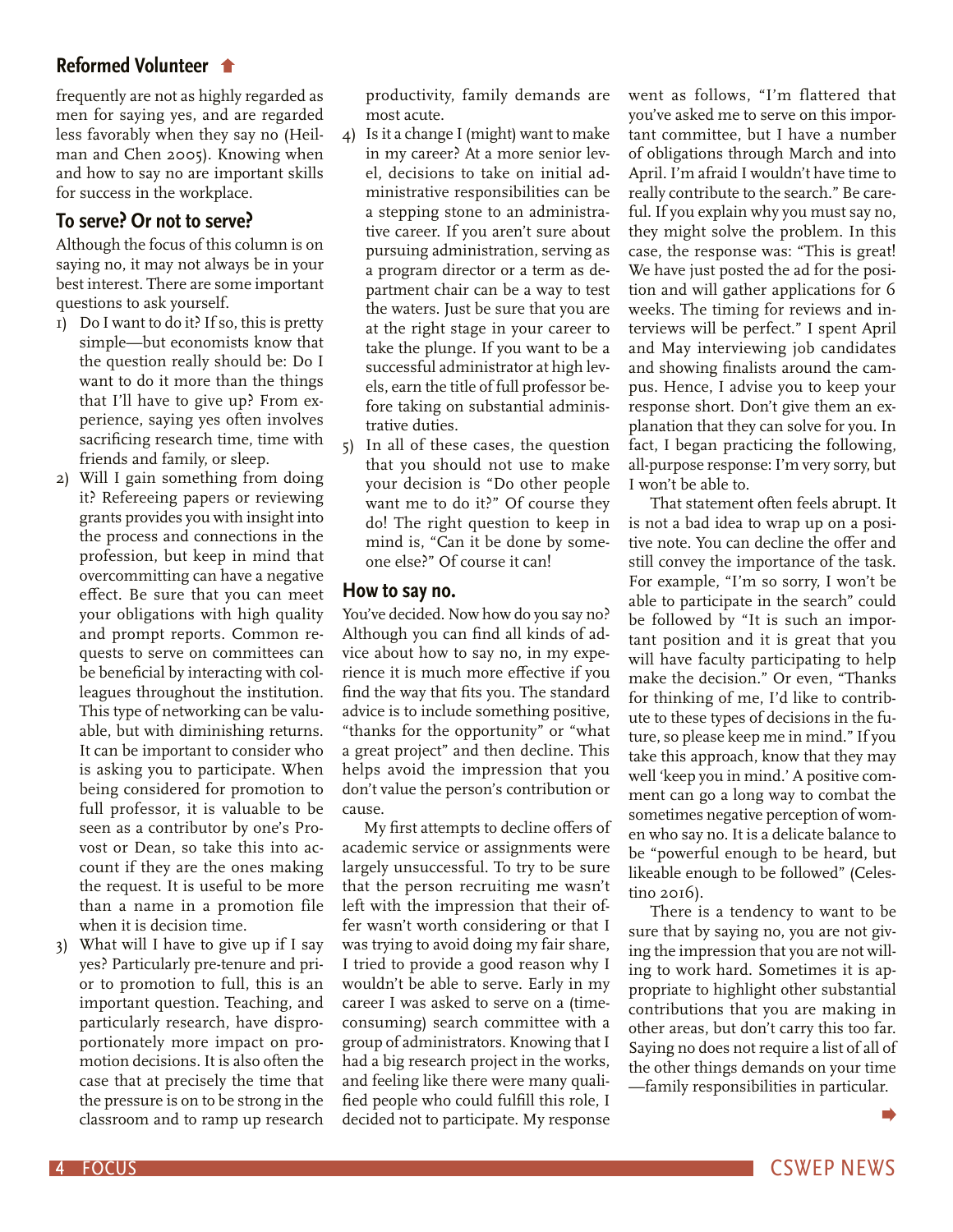### <span id="page-4-0"></span>**[Reformed Volunteer](#page-3-0)**

# **What if you've decided to say yes?**

Not only are women more likely to serve, they are less likely to negotiate or set the terms for their service (Babcock and Laschever 2009). If you have decided that you'd like to consider an important opportunity but it requires a substantial commitment on your part, perhaps you can help offset the costs. If you've been asked to attend an event, or introduce someone or be a guest speaker in a class, no big deal. If you're being asked to serve as department chair, that's another matter entirely. Take some time to think about what you need to make it work. Do you need funding for a Graduate Assistant to keep your research on track? More resources to build the department? These requests have something in common—they will help you to be successful in the position at the same time that they help keep the institution productive.

I know that I'm hard-wired to be the 'volunteer' but I have found ways to temper my natural tendencies. You'll have to find the approach(es) that work for you. Better balance in your workload is worth it. I would note that the request to me to contribute to this CSWEP Newsletter was followed by the statement "If you know of anyone else who would be good for this panel let me know." My response: "I know someone who'd be great, but she'd say no."

#### **References for Further Reading**

Babcock, Linda, and Sara Laschever. Women don't ask: Negotiation and the gender divide. Princeton University Press, 2009.

Celestino, Celeste. (2016). "Why is it so hard for women to say no?" Fortune. July. **[http://fortune.com/2016/07/12/ca](http://fortune.com/2016/07/12/career-advice-women/)[reer-advice-women/](http://fortune.com/2016/07/12/career-advice-women/)**

Heilman, Madeline E., and Julie J. Chen. "Same behavior, different consequences: reactions to men's and women's altruistic citizenship behavior." Journal of Applied Psychology 90, no. 3 (2005): 431. **[http://dx.doi.org/10.1037/0021-](http://dx.doi.org/10.1037/0021-9010.90.3.431) [9010.90.3.431](http://dx.doi.org/10.1037/0021-9010.90.3.431)**

Misra, Joya, Jennifer Hickes Lundquist, Elissa Holmes, and Stephanie Agiomavritis. "The ivory ceiling of service work." Academe 97, no. 1 (2011): 22.

# Making Your Own Choices: The Art of Saying No & the Art of Saying Yes

# **Adriana Kugler**

As one moves up the career ladder, responsibilities and expectations grow. For those in academia, teaching loads may increase. One may also be more sought after by students and class sizes and advising may increase. Finally, administrative duties may also grow as others view you as a responsible professional with good judgment to handle these duties. Likewise, for those in non-academic careers, management of teams and projects may be part of jobs higher up the ladder and may require more time but also new skills.

At the same time, as you move up in your career, you may have new choices to make. Should you focus more on teaching or manage a new program or take a role in policy circles? A temptation is to try to do it all! Of course, time is scarce and so is attention and capacity to do a good job on different ends. It is important to understand one's bandwidth and one's capacity to multitask. Even more important, however, is to know what you are good at and play to your strengths and exploit your comparative advantage. It is crucial to know what will help you advance your longterm career goals and to know what you enjoy. Enjoying doing these new tasks is crucial since they may require quite a bit of your time and energy. If you don't enjoy doing these new activities, you may end up not doing a great job.

Once you decide whether a task plays to your comparative advantage, whether it advances your long-term career goals, and whether you enjoy doing these tasks, then you can decide whether to say yes or no to this new possibility. When you first move up, you may be able to say yes to a lot of new opportunities and still be able to handle them all. However, as more and more opportunities with more responsibility come your way, you will have to become

more selective. Clearly saying yes to everything is not wise, but likely saying no to everything is also unwise. If you just say no all the time, people in the profession or people in your institution will perceive you as someone who is not interested in taking on these new roles.

Sometimes you may be undecided. This may mean that you may be willing to accept a new position or role if the conditions are right for you.

*Enjoying doing these new tasks is crucial since they may require quite a bit of your time and energy.* 

This is where, if you are on the fence, you may want to explore and negotiate for the right conditions for you and this may sway you to say yes. If you are negotiating, think about what is reasonable and make the case that you need what you are asking for to do the job well. After all, no one would want to recruit someone to do a job badly, so they should want to set you up for success. Of course they have limited resources, but if their entire goal is to get you at the best conditions for them then this job may not be the right job for you. Some things you may want to think about negotiating are:

- a. a reduction in teaching,
- b. a research assistant to help you out,
- c. a research fund,
- d. an extended sabbatical leave,
- e. an increase in salary.

If you say yes to new responsibilities, it is important to think about how to rebalance your time to continue to have time to do the things that are very important to you. Since new things are likely to consume more of your energy and attention, it is easy to leave other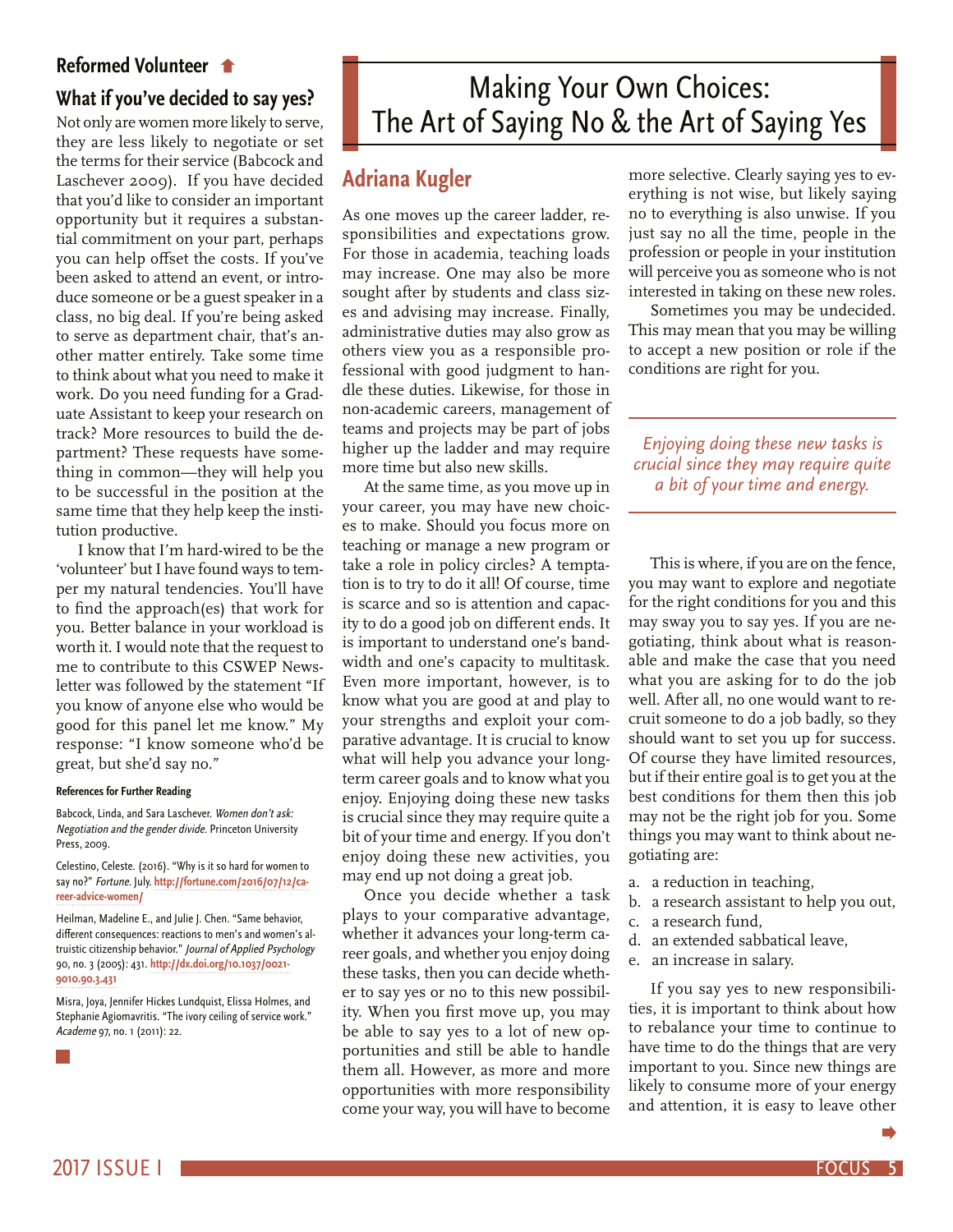# <span id="page-5-0"></span>Thoughts on Managing Time and **Donna K. Ginther** Administrative Work

Economics is a "greedy profession" where the work we are expected to do expands to fill the time we give it. As we progress from early to mid-career, our work evolves to include leading committees, running organizations, and managing people. The demands on our time can literally expand at an exponential rate beyond the expected research, teaching, and service. Currently, I have seven doctoral students various stages of completion, chair a faculty governance committee, direct a research center and have four funded research projects. My work has several moving parts, and keeping track of everything can seem like a full-time job. Time is my most-precious resource, and here I provide advice on how to manage your own time and how to manage the time of people who work with you.

There are no right answers when it comes to time management because the demands on your time are always changing. The best you can hope to achieve is a local optimum; some days and weeks will go smoothly while others will leave you scrambling to make every commitment that appears on your calendar. I recommend three time

management strategies: know how you spend your time, know yourself, and experiment with new strategies to improve your time use.

I suffer from the planning fallacy— I underestimate the time it will take to complete a task. That said, if I give a project or activity too much time, I will invariably take all of the allocated time and then some. So it is important to gain a firm grasp on how you spend your time. I did an experiment where I kept track of my work time by activity for an entire semester. I divided my time into teaching, research (including refereeing/editing), service, administration/ management, emails, and meetings and kept a spreadsheet of every 15 minutes that I was working. The results were revealing—over the course of one semester, I spent nearly 20 percent of my time responding to email, and I spent nearly 30 percent of my time managing projects, people or in meetings. My time was also being lost to transitions, for example, having to drive to or walk across campus to a meeting. Something had to give, and when I complained to my husband about all the time I spent on email, he asked the obvious question, "Well

### **[Your Own Choices](#page-4-0)**

things behind. Be sure to allocate specific times to those other activities that you want to keep in your professional and personal life.

If you are clearly not on the fence and not interested, then it is better to turn down a possibility rather than negotiate and drag out the process. Also, it is wise to say no in a way that will not close off these opportunities in the future. After all, something that may not be right for you now could be very attractive later in your career. For instance, you may be in the middle of an important cuttingedge research project that you need to finish or you may just have just moved recently and are dealing with personal and professional issues related to your

move. If that's the case, you can explain that it is not possible for you to take on this responsibility at this time but that you would be interested in the future.

As you progress in your career, it is most important that you feel that you are in charge of which direction it takes. Others may want to help you and may think they know what is good for you. At the end though, you know yourself best: you know your goals, your strengths and what you enjoy most. This may mean that you will want to weigh different factors and decide what will be a good career and personal move for you.

Enjoy the journey as you reach your new goals!

why are you answering your email? If I'm on a project, I will ignore my inbox for up to a week." I immediately made a change, becoming much more selective about when and how I dealt with my inbox.

Once I had a firm grasp on how I was spending my time, I chose to be more deliberate about when, where and how I did my work. I try to organize my life around the principle of doing more of the work I like to do (e.g. research) and less of the work that I dislike (e.g. meetings/email). This means doing the work that I like when I am most-focused and productive. That occurs for me midmorning and early afternoon and in the evening after my children have gone to bed. I save my "best focused" time for my most-important work (like research) and my "less focused" time for meetings and email. I group meetings on teaching days, and work on research on non-teaching days as much as possible.

I also like to experiment with new strategies for managing my time. About a year ago, I was feeling completely overwhelmed with having too many obligations. I felt that my work was careening out of control. At that time, I had about six Ph.D. students in various stages of completion, several research projects, activities at my center, editing and refereeing, and an undergraduate course that increased my teaching burden. I needed to make a change. My mantra for a year became, "no new students, no new projects." That meant saying no to students and even more difficult, no to new research ideas. Given that I am the type of person that falls in love with my newest research idea, this was especially difficult for me. But it worked. I knew that I could not take care of my own needs, the needs of my students and the needs of my collaborators if I said yes to anything new. I had to say "no" to other people, but it meant saying "yes" to myself and a sustainable work load. Some